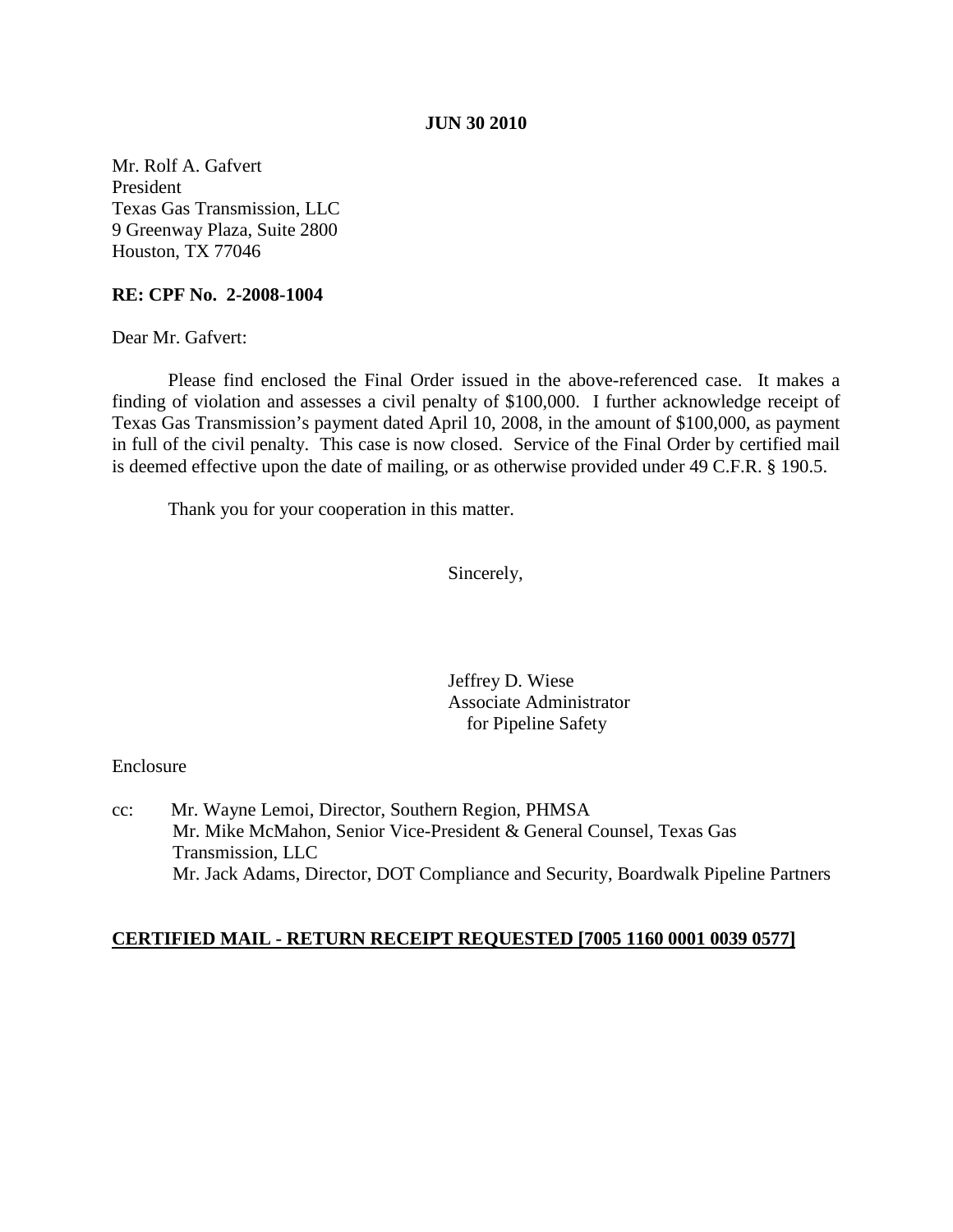# **U.S. DEPARTMENT OF TRANSPORTATION PIPELINE AND HAZARDOUS MATERIALS SAFETY ADMINISTRATION OFFICE OF PIPELINE SAFETY WASHINGTON, D.C. 20590**

\_\_\_\_\_\_\_\_\_\_\_\_\_\_\_\_\_\_\_\_\_\_\_\_\_\_\_\_\_\_\_\_\_\_\_\_\_\_\_\_\_\_ **In the Matter of ) ) Texas Gas Transmission, LLC, ) CPF No. 2-2008-1004 ) Respondent. )** \_\_\_\_\_\_\_\_\_\_\_\_\_\_\_\_\_\_\_\_\_\_\_\_\_\_\_\_\_\_\_\_\_\_\_\_\_\_\_\_\_\_**)**

# **FINAL ORDER**

On November 9, 2007, pursuant to 49 U.S.C. § 60117, a representative of the Pipeline and Hazardous Materials Safety Administration (PHMSA), Office of Pipeline Safety (OPS), conducted an on-site investigation of an incident that occurred on October 29, 2007, in Slaughters, Kentucky, involving the facilities of Texas Gas Transmission, LLC (TGT or Respondent). TGT, a subsidiary of Boardwalk Pipeline Partners, LP, operates over 6,000 miles of natural gas pipeline from the Gulf of Mexico to U.S. markets in the South, Midwest and Northeast.

As a result of the investigation, the Director, Southern Region, OPS (Director), issued to Respondent, by letter dated March 6, 2008, a Notice of Probable Violation and Proposed Civil Penalty (Notice). In accordance with 49 C.F.R. § 190.207, the Notice proposed finding that Respondent had violated 49 C.F.R. § 192.605(a) and proposed assessing a civil penalty of \$100,000 for the alleged violation.

TGT responded to the Notice by electronic mail dated May 13, 2008 (Response), and provided proof of payment of the proposed civil penalty of \$100,000, as provided in 49 C.F.R. § 190.227. Payment of the penalty serves to close the case with prejudice to Respondent.

# **FINDINGS OF VIOLATION**

In its Response, TGT did not contest the allegation in the Notice that it violated 49 C.F.R. Part 192, as follows:

**Item 1**: The Notice alleged that Respondent violated 49 C.F.R. § 192.605(a), which states, in relevant part:

**§ 192.605 Procedural manual for operations, maintenance, and emergencies.**

(a) *General.* Each operator shall prepare and follow for each pipeline, a manual of written procedures for conducting operations and maintenance activities and for emergency response....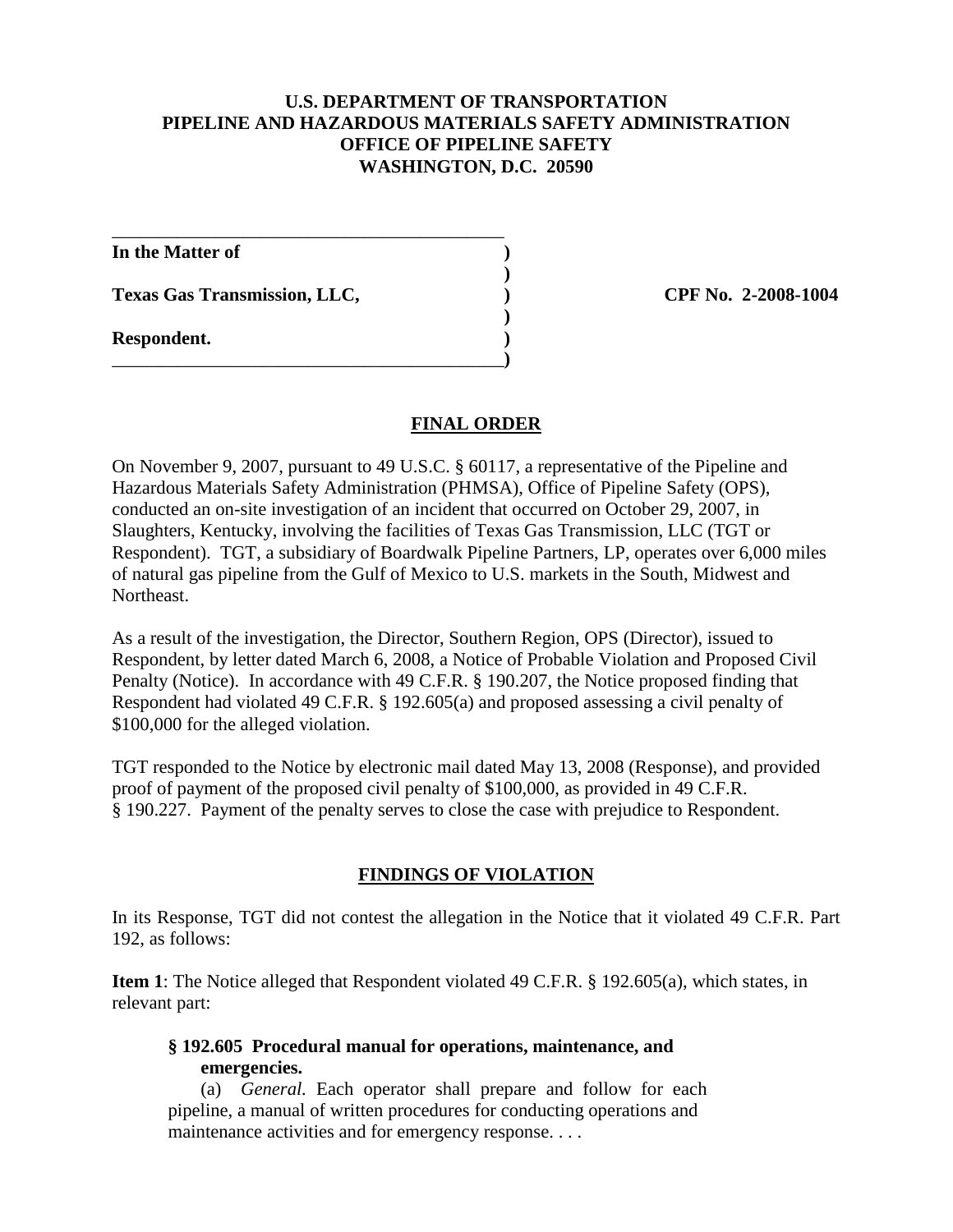The Notice alleged that TGT failed to follow its own written procedures for conducting operations and maintenance activities. Specifically, it alleged that Respondent failed to follow its procedures for preparing and following site-specific plans for running cleaning pigs. TGT failed to follow its procedure, entitled *Texas Gas Procedures, T.70.53.01.07, Section 5.0, Running Pigs: Subpart 5.1.1*, which specifies the procedures for preparing such plans. Each plan was required to include the following procedures:

- Launching the pig
- Running the pig, including controlling the speed, when required
- Handling liquids and/or material received
- Removing the pig from the trap
- Addressing all safety concerns.

The investigation revealed that on October 29, 2007, while TGT's employees were in the process of running two cleaning pigs at the company's Slaughters Compressor Station, they noticed that the second pig was not running properly. The pig "trap" was blown down to investigate the operation of the second pig, but the employees did not have a way of determining the pressure inside the pig trap prior to opening the door. When they opened the door to check the location of the pig, the pig dislodged with such force that it broke the door and pinned one of the employees to a backhoe approximately four feet behind the pig launcher. As a result of the accident, the injured employee lost his leg. Respondent later determined that the second cleaning pig had blocked a section of the blow-off piping and did not allow for the full relief of the gas pressure in the pig trap. The investigation showed that Respondent had failed to prepare and follow a sitespecific plan covering the procedures listed above for this portion of its 26-inch mainline.

The language of 49 C.F.R. §192.605(a) requires operators to prepare and follow, for **each** pipeline, a manual of written procedures for conducting operations, maintenance, and emergency response. The regulation prescribes the minimum safety requirements for all pipeline facilities, including both new and existing pipelines. All pipeline operators must maintain, follow and make available to appropriate operating personnel a manual of written procedures for conducting operations and maintenance activities to enable such personnel to safely and effectively perform their duties and to maintain the operator's facilities. Accordingly, based upon a review of all of the evidence, I find that Respondent violated 49 C.F.R. §192.605 (a), by failing to follow its own manual of written procedures (*Texas Gas Procedures, T.70.53.01.07,Section 5.0, Running Pigs: Subpart 5.1.1*)*,* which required the company to prepare and follow a site-specific plan for operating pigs on each of its lines*.*

This finding of violation will be considered a prior offense in any subsequent enforcement action taken against Respondent.

#### **ASSESSMENT OF PENALTY**

Under 49 U.S.C. § 60122, Respondent is subject to a civil penalty not to exceed \$100,000 per violation for each day of the violation, up to a maximum of \$1,000,000 for any related series of violations. In determining the amount of a civil penalty under 49 U.S.C. § 60122 and 49 C.F.R.